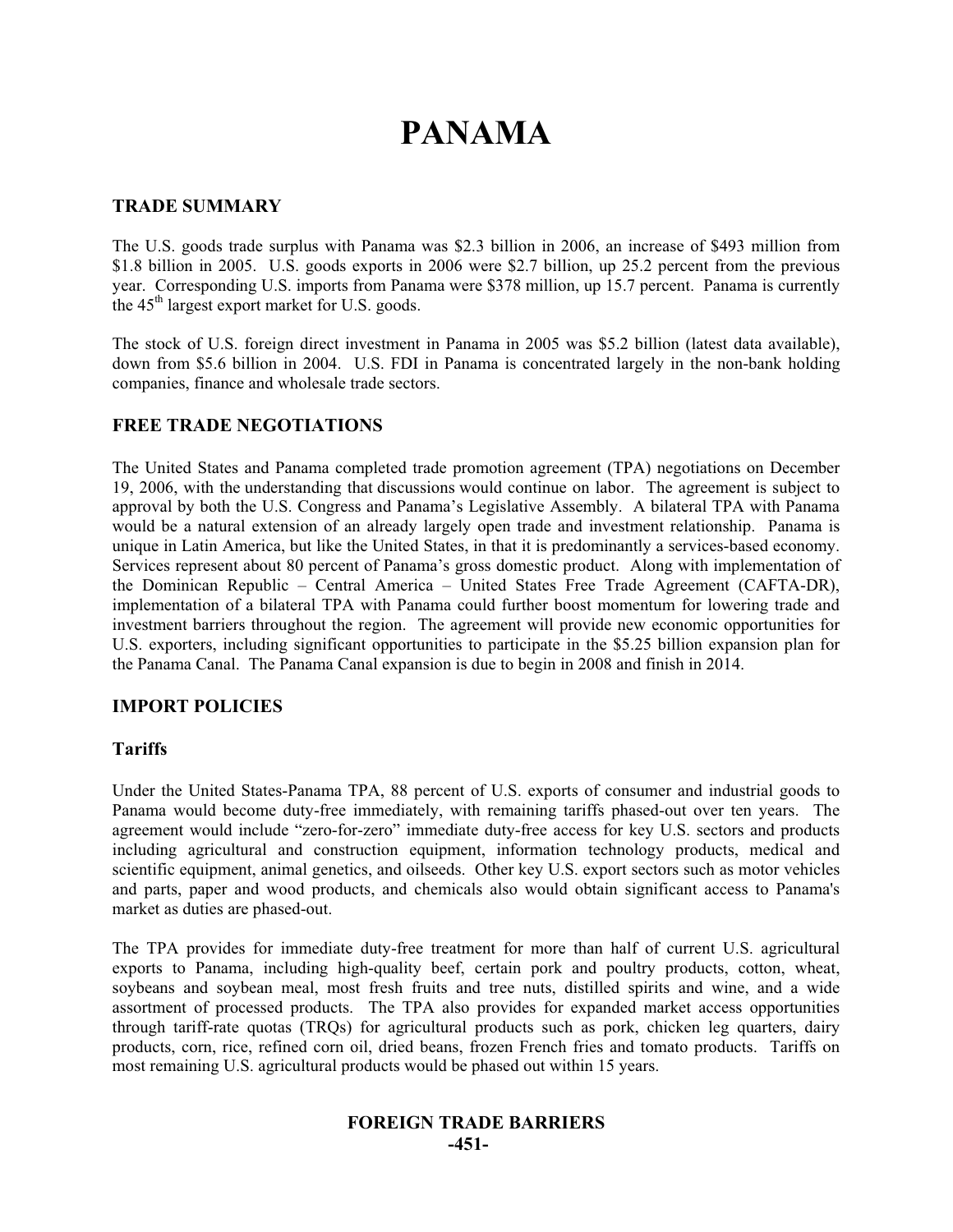Apparel products made in Panama would be duty-free under the bilateral TPA if they use U.S. or Panamanian fabric and yarn, thereby supporting U.S. fabric and yarn exports and jobs. Strong customs cooperation commitments between the United States and Panama would allow for verification of claims of origin or preferential treatment, and denial of preferential treatment or entry if claims cannot be verified.

Panama's tariffs on agricultural goods range from 10 percent to more than 250 percent. In addition, Panama charges a 10 percent tax on sparkling wine and a 15 percent tax on still wines. The maximum tariff on industrial imports is 15 percent. Under the bilateral TPA, more than half of U.S. agricultural exports would enter Panama duty-free immediately. Panama would eliminate its remaining tariffs on nearly all agricultural products within 15 years. For some of Panama's most sensitive products, TRQs would permit immediate duty-free access for specified quantities, that will grow during the tariff phaseout period, while the "over-quota" tariffs are phased out.

#### **Non-Tariff Measures**

In addition to tariffs, all imports into Panama are subject to a 5 percent transfer (or ITBM) tax levied on the cost, insurance, and freight value, and other handling charges. Pharmaceuticals, foods and school supplies are exempt from the transfer tax. Currently, importing entities are required to hold a commercial or industrial license to operate in Panama, which can be time-consuming and expensive, in order to import manufactured goods into the country without an additional import license.

### **STANDARDS, TESTING, LABELING AND CERTIFICATION**

In the past, Panama has required that its health and agriculture officials certify individual U.S. plants and/or shipments as a precondition for the importation of beef, poultry, pork, dairy, and other agricultural products. In addition, Panama has restricted imports of U.S. meat and poultry and of other U.S. agricultural products through non-science-based sanitary and phytosanitary (SPS) requirements. Certain agricultural products (*e.g.*, processed food products) also faced lengthy and costly product registration requirements.

In December of 2006, the U.S. Government and the government of Panama signed a far-reaching bilateral agreement on SPS measures and technical standards. Panama has implemented this agreement through a series of resolutions and decrees. Under this agreement, Panama has recognized the equivalence of the U.S. meat and poultry inspection systems and of the U.S. regulatory system for processed food products, thereby eliminating plant-by-plant and shipment-by-shipment inspection requirements. In addition, Panama has provided access for all U.S. beef and beef products (including pet food), and all U.S. poultry and poultry products, consistent with international standards. Panama has lifted all import certification and licensing requirements, except those agreed with the United States (specifically, sanitary certificate requirements) and formalized its recognition of the U.S. beef grading system and cuts nomenclature. Finally, Panama has eliminated its time-consuming and costly product registration procedures, and agreed to an automatic, cost-free and quick registration process for the small group of agricultural products not exempted.

#### **GOVERNMENT PROCUREMENT**

Panamanian Law 22 of 2006 regulates government procurement and other related issues. The Law was intended to streamline and modernize Panama's contracting system. It establishes, among other things, an Internet-based procurement system (www.panamacompra.gob.pa) and requires publication of all proposed government purchases. The Law also created an administrative court to handle all public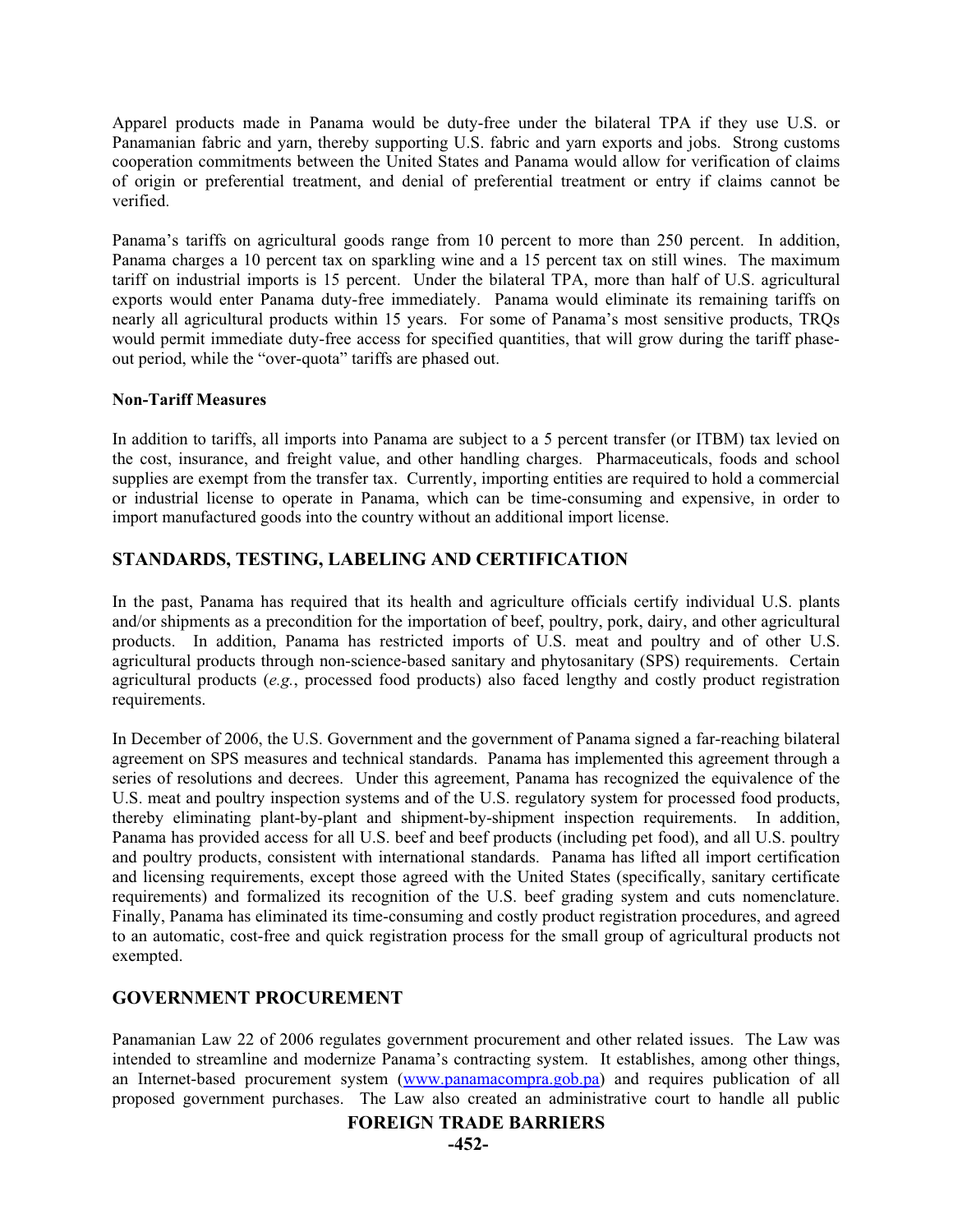contracting disputes. The rulings of this administrative court are subject to review by the Panamanian Supreme Court. The Panamanian Executive Branch is developing the regulatory framework to implement Law 22. The Panamanian government has generally handled bids in a transparent manner, although occasionally U.S. companies have complained that certain procedures have not been followed.

While Panama committed to become a party to the World Trade Organization (WTO) Government Procurement Agreement (GPA) at the time of its WTO accession, its efforts to accede to the GPA have stalled. Under the bilateral TPA, Panama would guarantee a fair and transparent process for procurement covered by the Agreement. Under the bilateral TPA, U.S. suppliers will be permitted to bid on procurement by a wide range of Panamanian government entities, including the Panama Canal Authority, on the same basis as Panamanian suppliers.

### **EXPORT SUBSIDIES**

Panamanian law allows any company to import raw materials or semi-processed goods at a duty of 3 percent for domestic consumption or processing (pending certification that there is no national production), or duty-free for export production, except for sensitive agricultural products, such as rice, dairy, pork and tomato products. Companies not already receiving benefits under the Special Incentives Law of 1986 are allowed a tax deduction of up to 10 percent of their profits from export operations through 2007.

In the context of its WTO accession, Panama revised its export subsidy policies in 1997-98. The government originally had stated its intention to phase out its Tax Credit Certificate (CAT), which was given to firms producing certain non-traditional exports, by the end of 2001. However, during the WTO Ministerial Conference in November 2001, the government of Panama asked for and received an extension for the use of CATs. The WTO extended this waiver until December 2006, allowing exporters to receive CATs equal to 15 percent of the export's national value added. Legislation enacted in 2004 aimed at eliminating the CAT and replacing it with another form of subsidy has been repealed. The CAT program has been extended until June 2007 allowing exporters to receive CATs equal to 10 percent of the export's value added. The certificates are transferable and may be used to pay tax obligations to the government, or they can be sold in secondary markets at a discount. The government has, however, become stricter in defining national value added, in an attempt to reduce the amount of credit claimed by exporters.

In addition, a number of export industries, such as shrimp farming and tourism, are exempt from paying certain types of taxes and import duties. The government of Panama established this policy to attract foreign investment, especially in economically depressed regions, such as the city of Colon. Companies that profit from these exemptions are not eligible to receive CATs for their exports.

### **Other Export-Related Items**

The Tourism Law of 1994 (Law 8) allows a deduction from taxable income of 50 percent of any amount invested by Panamanian citizens in tourism development. There is currently draft legislation aimed at eliminating this benefit, but it is uncertain whether such legislation will be enacted.

Law 25 of 1996 provides for the development of export processing zones (EPZs) as part of an effort to broaden the Panamanian manufacturing sector while promoting investment, particularly in former U.S. military bases. Companies operating in these zones may import inputs duty-free if products assembled in the zones are to be exported.

## **FOREIGN TRADE BARRIERS -453-**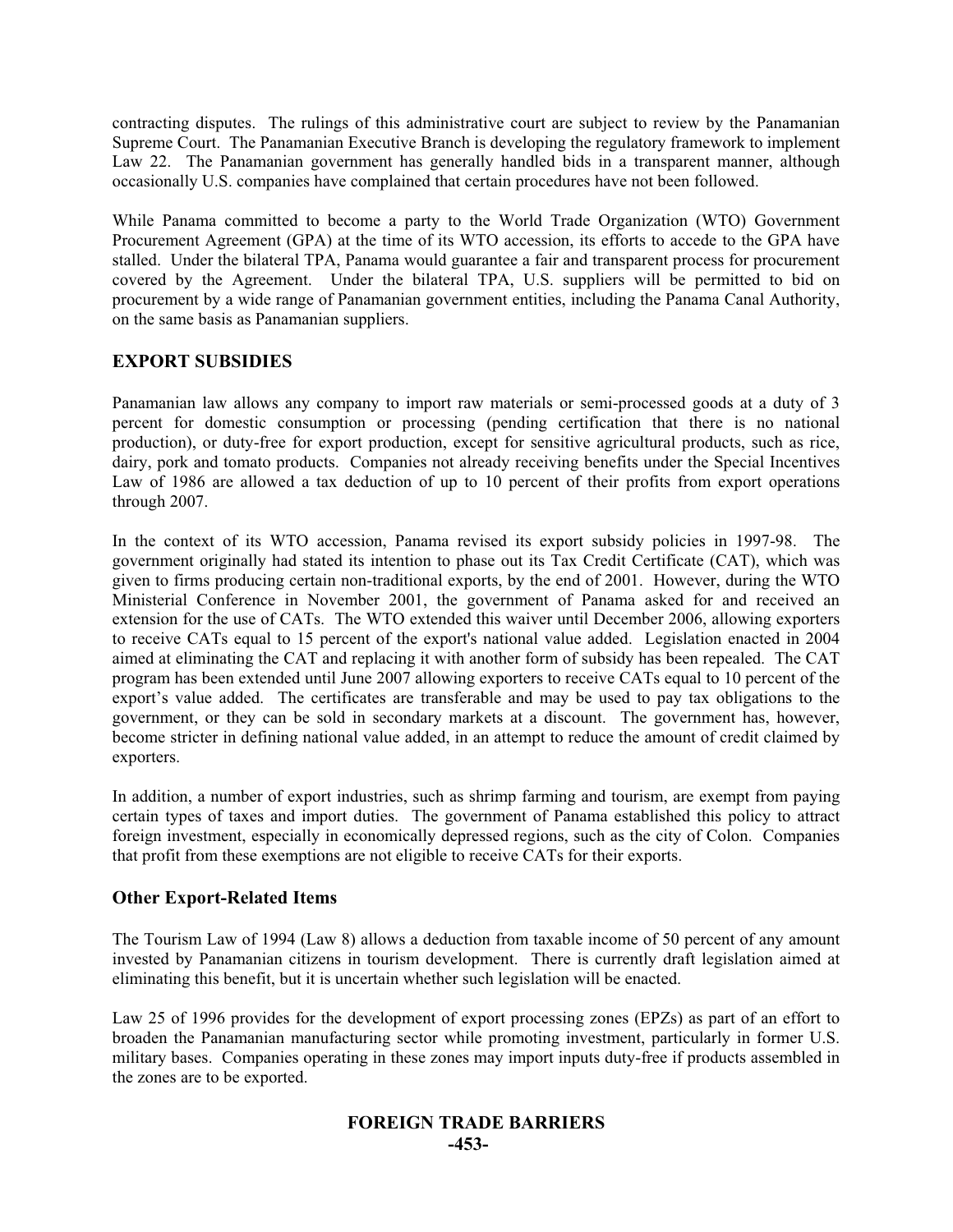The government also provides other tax incentives to EPZ companies. There are thirteen EPZs in Panama, two of which are inactive. The Panamanian government is seeking to conform the regulations governing EPZs to those of the WTO Agreement on Subsidies and Countervailing Measures.

## **INTELLECTUAL PROPERTY RIGHTS (IPR) PROTECTION**

Intellectual property policy and practice in Panama is the responsibility of an "Inter-institutional" Committee. This committee consists of representatives from six government agencies and operates under the leadership of the Ministry of Commerce and Industry. It coordinates enforcement actions and develops strategies to improve compliance with the law. The creation of a specialized prosecutor for intellectual property-related cases has strengthened the protection and enforcement of intellectual property rights (IPR) in Panama. However, given Panama's role as a transshipment point, industry is concerned Panama will become susceptible to trading in pirated and counterfeit goods.

The bilateral TPA provides for improved standards for the protection and enforcement of a broad range of intellectual property rights, which are consistent with U.S. standards of protection and enforcement and with emerging international standards. Such improvements include state-of-the-art protections for digital products such as U.S. software, music, text and videos; stronger protection for U.S. patents, trademarks and test data, including an electronic system for the registration and maintenance of trademarks; and further deterrence of piracy and counterfeiting.

### **Copyrights**

The government of Panama is a party to the WIPO Copyright Treaty and the WIPO Performances and Phonographs Treaty, and is a member of the Berne Convention for the Protection of Literary and Artistic Works. The Copyright Office, however, has not yet promulgated the underlying regulations to the Treaties.

Though Panama's 1994 copyright law modernized copyright protection and amendments to the law in 2004 provided for a special Copyright Office with anti-piracy enforcement powers, piracy remains a significant problem. For example, although U.S. industry welcomes the effective police and legal action which have significantly reduced the rate of DVD piracy, Internet piracy is quickly emerging in Panama. Films in theatrical release are often downloaded to DVDs and videos, reproduced on optical discs, and then distributed by street vendors. Despite ongoing investigations to detect laboratory facilities, the legal framework guiding Internet use in the country remains incomplete.

### **Patents**

Panama is a member of the Paris Convention for the Protection of Industrial Property. Panama's 1996 Industrial Property Law provides a term of 20 years of patent protection from the date of filing. However, pharmaceutical patents are granted for only 15 years and can be renewed for an additional ten years, if the patent owner licenses a national company (minimum of 30 percent Panamanian ownership) to exploit the patent. The Industrial Property Law provides specific protection for trade secrets.

### **Trademarks**

Law 35 provides trademark protection, simplifies the process of registering trademarks and allows for renewal of a trademark for ten-year periods. An important feature of the law is the granting of *ex-officio* authority to government agencies to conduct investigations and to seize materials suspected of being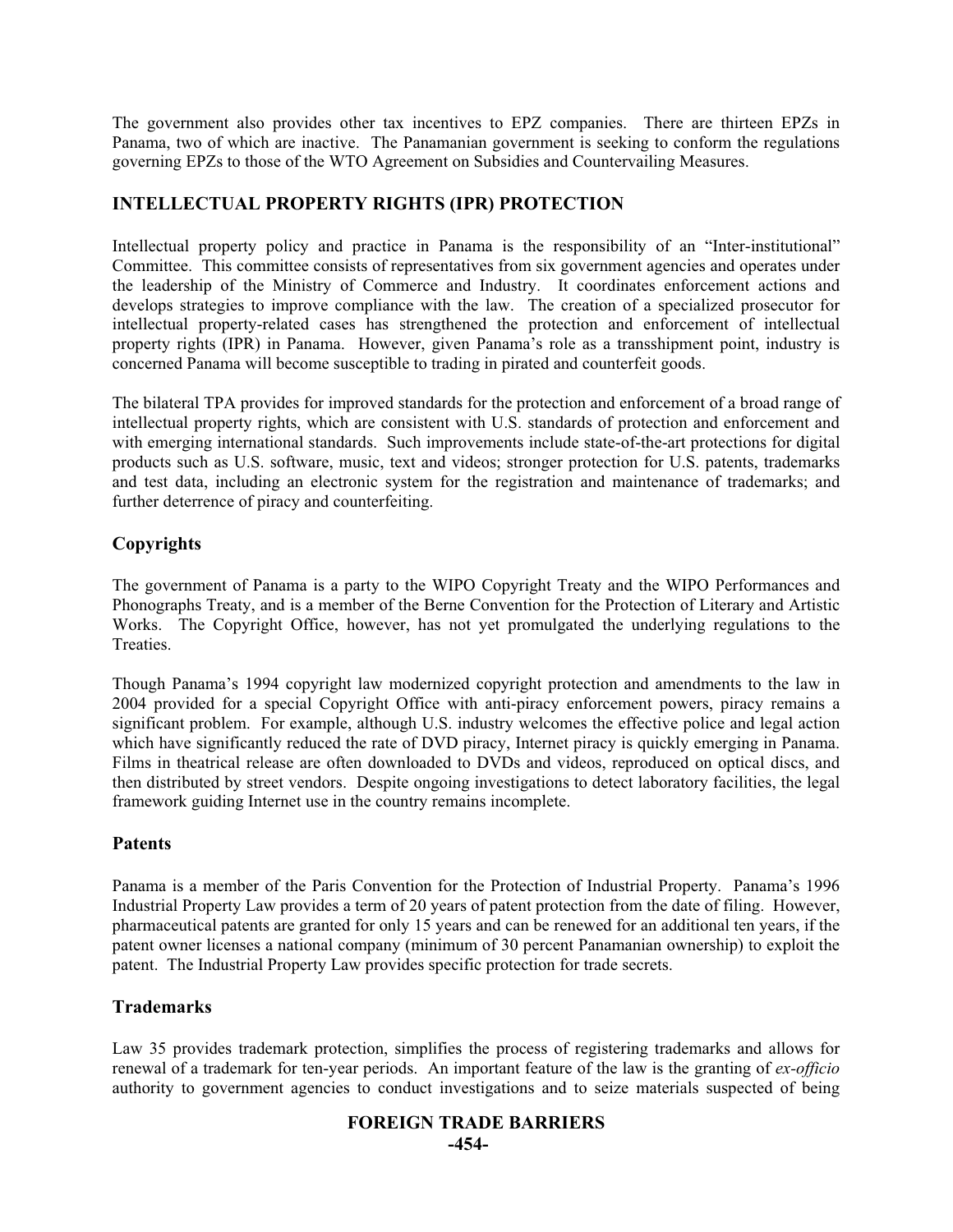counterfeited. Decrees 123 of November 1996 and 79 of August 1997 specify the procedures to be followed by Customs and Colon Free Zone (CFZ) officials in conducting investigations and confiscating merchandise. In 1997, the Customs Directorate created a special office for IPR enforcement, followed by a similar office created by the CFZ in 1998. The Trademark Registration Office has undertaken significant modernization with a searchable computerized database of registered trademarks that is open to the public as well as online registration.

## **SERVICES BARRIERS**

In general, Panama maintains an open regulatory environment for services. For some professions, such as insurance brokers, customs brokerage, freight forwarding, architects, engineers, medical doctors, lawyers and psychologists, Panama requires that individuals hold a Panamanian technical license.

Under the bilateral TPA, Panama would accord substantial market access across its entire services regime, including financial services. Panama agreed to eliminate measures that restrict investment in retail trade to Panamanian nationals, to provide improved access in sectors like express delivery, and to grant new access in certain professional services that previously had been reserved exclusively to Panamanian nationals. Panama also agreed that portfolio managers in the United States would be able to provide portfolio management services to both mutual funds and pension funds in Panama.

### **INVESTMENT BARRIERS**

Panama maintains an open investment regime and is receptive to foreign investment. Over the years the country has bolstered its reputation as an international trading, banking, maritime and services center.

The Panamanian government was, until recently, often unresponsive to concerns raised by U.S. investors. For example, in highly regulated sectors, or in sectors where the government grants a concession, companies have encountered a lack of cooperation from government officials and been subjected to changes to the terms of their concession contracts. One such example related to pricing changes and a cancellation of contracts without consideration for existing law.

The U.S.-Panama Bilateral Investment Treaty (BIT) entered into force in 1991 (with additional amendments in 2001). With some exceptions, the BIT ensures that U.S. investors receive fair, equitable and non-discriminatory treatment and that both Parties abide by international law standards such as for expropriation and compensation and free transfers. Under the bilateral TPA, the BIT would be suspended after a period of 10 years. Investors will continue to have important investment rights and protections under the investment provisions of the bilateral TPA.

The bilateral TPA would establish a more secure and predictable legal framework for U.S. investors operating in Panama. Under the bilateral TPA, all forms of investment would be protected, including enterprises, debt, concessions, contract and intellectual property. U.S. investors would enjoy, in almost all circumstances, the right to establish, acquire and operate investments in Panama on an equal footing with local investors. Among the rights afforded to U.S. investors are due process protections and the right to receive a fair market value for property in the event of an expropriation. Investor rights would be protected under the bilateral TPA by an effective, impartial procedure for dispute settlement that is fully transparent and open to the public. Submissions to dispute panels and, dispute panel hearings would be open to the public, and interested parties would have the opportunity to submit their views.

On July 12, 2006, Panama enacted Law 27 which allows the government of Panama to create enterprises to conduct oil and gas exploration, distribution, production, storing, industrialization, commercialization,